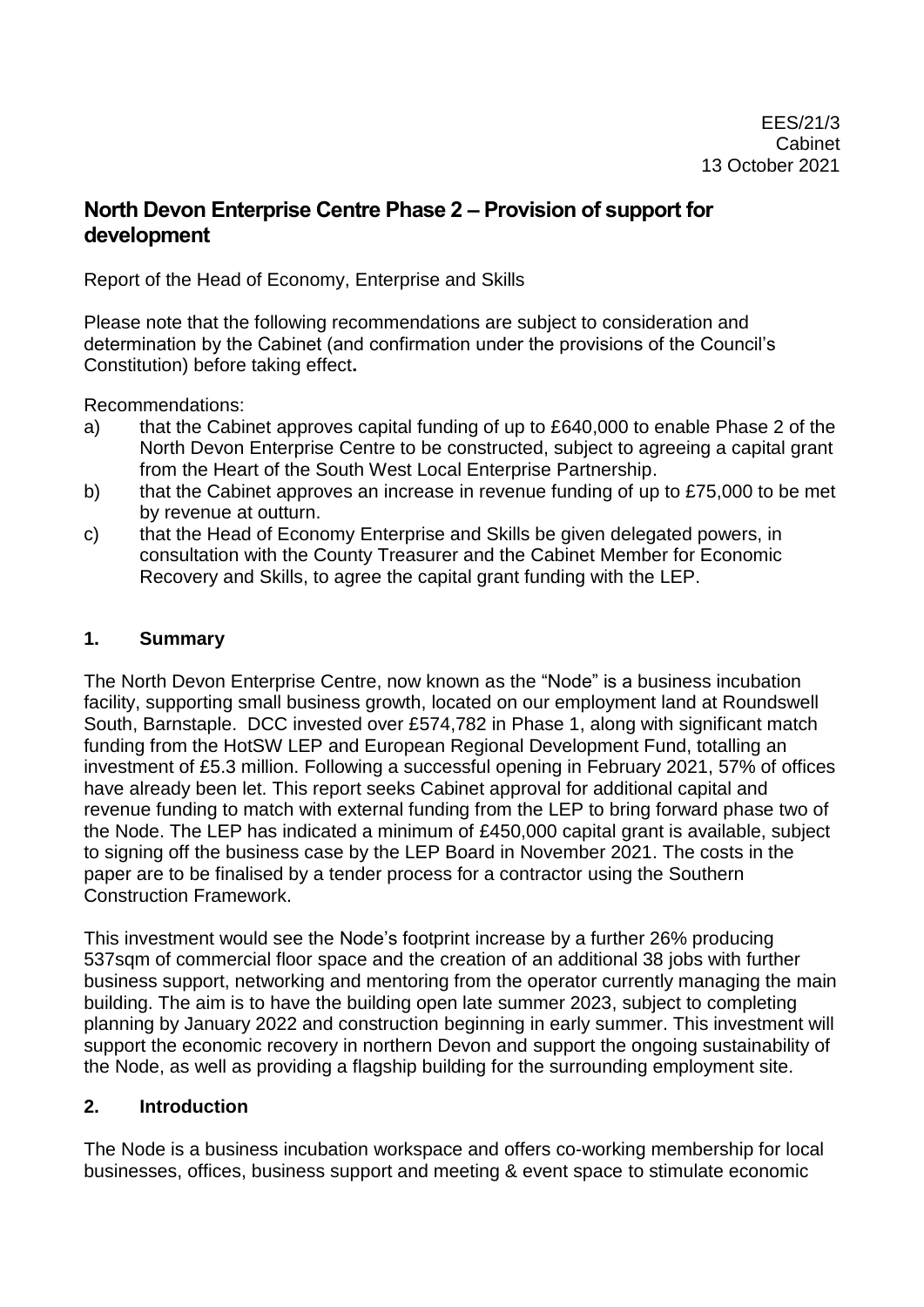growth, new jobs and business start-ups. Town Square Spaces, has been appointed to manage and operate the facility, and brings a range of knowledge and expertise from running similar centres in England and Wales.

The existing building has performed ahead of expectations since it opened in February 2021, despite the pandemic, showing latent need in the area was as our commissioned research demonstrated, having already exceeded the 50% occupancy rate planned for end of Year 2 of operation. The pandemic has prompted a change to how we work and may in part be why this model of enterprise centre is proving successful.

The Phase 2 extension was incorporated in the original designs and case for the Centre. The available funding was only sufficient to bring forward phase 1. Increasing the size of the facility does create an improved sustainable business model for the facility.

The LEP's Strategic Investment Panel has approved an allocation of match funding of approximately £450,000 from the Getting Building Funding. This is subject to LEP Board approval, in November.

#### **3. Proposal**

The proposal is that the Council invests an additional £790,000 in building a Phase 2 extension to the Node building on our Roundswell South employment site in Barnstaple, using £1 million of existing funding from the capital programme earmarked for industrial estate development and a contribution from HotSW LEP of approximately £450,000 Getting Building Funding. This extension will provide additional capacity for job creation and growth in the northern Devon area and support the wider economic recovery across Devon.

The LEP's Getting Building funding, part of government's response to the pandemic launched in summer 2020 has a small capital underspend and the LEP sought schemes to come forward to reallocate this. A proposal for the extension to the Node was not selected in the first set of projects approved by the LEP due to the fund being oversubscribed. The remainder of the funding package proposed for the extension is to utilise an existing £1m allocation within the approved capital programme for industrial estate development. This was a provision made to enable us to access match funding for schemes when the opportunity arose and this proposal is consistent with this aim.

Since opening in February of this year, demand for the Node's services has been strong, with 21 of the 37 (57%) offices occupied, with a further 13 co-working memberships, meaning that the facility is ahead of the Year 2 occupancy target of 50%. The Phase 2 extension will increase the existing building by 26% and meet the growing demand for high quality office space and co-working space in the local area.

Phase 2 will adjoin the original building and be serviced by the existing front of house, facilities management and business support packages offered by the Operator, Town Square Spaces.

The existing building is a purpose-built enterprise centre which serves northern Devon, comprising 2,140 sqm (net internal) of high-quality flexible business space and incubation support. Devon County Council owns the land and will retain freehold ownership of the building. Town Square (are responsible for sub-letting the space and providing incubation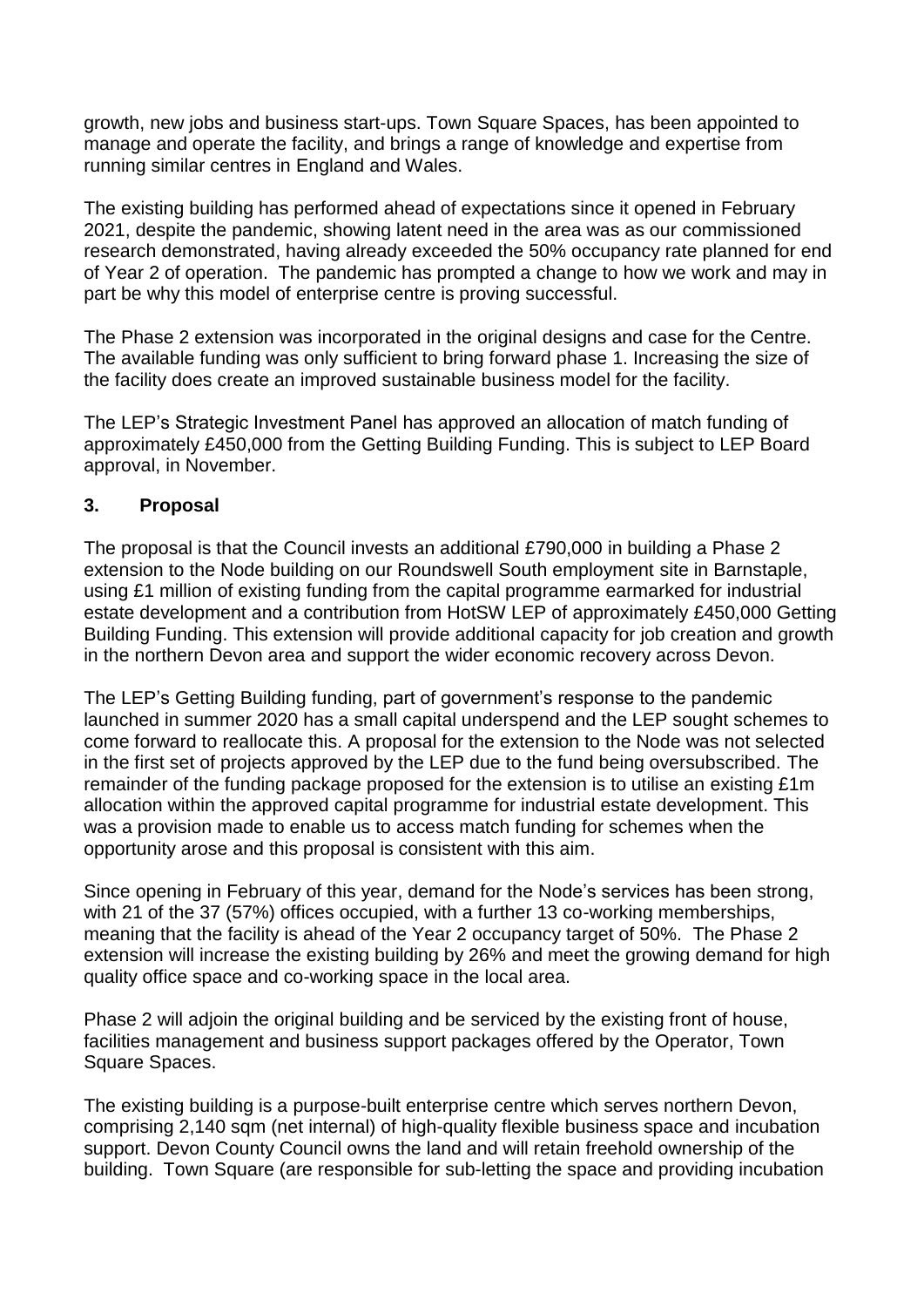and on-site business support. Phase 2 will add a 2-storey extension which will increase the lettable space by 537 sqm to 2,677 sqm.

The Node is a strategically important project for the area. Northern Devon is one of the most economically deprived parts of Devon. The average full-time (residence based) earnings in North Devon and Torridge are £475.4 and £512.4 respectively, compared with a South West average of £558.4 and a national average of £585.5. It also has low rates of business start-ups, particularly high value start-ups, and low business churn. This is partly because of a lack of infrastructure and agglomeration of innovative businesses and linked support. Prior to the Node Phase 1, dedicated incubation space was largely absent in northern Devon and the nearest innovation facilities are almost an hour and a half away. Despite evidence of demand (identified within the demand study that was undertaken for this project), the private sector is not supplying that space because there is a pronounced market failure: land values are low but the costs and uncertainty of developing such sites are high, which makes such development uneconomic to the private sector.

The proposed expansion of the Node supports the Team Devon COVID-19 Economy & Business Recovery Prospectus by providing additional workspace and busines support for small businesses and start-ups, especially those located within the digital sector. Barnstaple is one of the towns most impacted by COVID-19 in Devon with a rise in the number of Universal Credit claimants. This additional workspace combined with business support will aid the creation of more job opportunities and give greater visibility of enterprise infrastructure to local aspirant entrepreneurs.

The proposal supports North Devon Council's Economic Recovery Plan "A Road to Recovery" by providing support for future innovation needs including grow on space and by encouraging innovation in the wider area. The Plan also states an aim of providing support for skills in high value sectors such as digital and collaboration with the knowledge base at Petroc College and the accompanying pre-start infrastructure and business support offered at the Centre of Technology and Innovation Excellence (Cotie).

Collaboration between Cotie and the Node continues to develop, with regular dialogue and engagement across partners. The offers are complementary and provide local entrepreneurs with a comprehensive support package; Cotie works with pre-start and startups to take ideas off the page into Proof of Concept and then sign-posts next stage support available through coworking and flexible office space at the Node.

The County Council is a member of the North Devon Innovation Board which covers North Devon and Torridge and seeks to identify and address gaps in provision, both physical infrastructure and within learning and skills and business support. The Board is businessled and has acted as a steering group for the development of the Enterprise Centre. This Phase 2 expansion is supported by the Innovation Board.

Demand for the Centre since opening has remained firm, despite the change in working patterns governed by pandemic lockdown and social distancing measures. The pipeline of enquiries for space is also firm, with rental rates achieving levels more comparable with cities than market towns surrounded by rural hinterlands.

The Enterprise Centre sits within a wider strategic employment land development on the outskirts of Barnstaple currently known as the 'Roundswell South Business Park'. This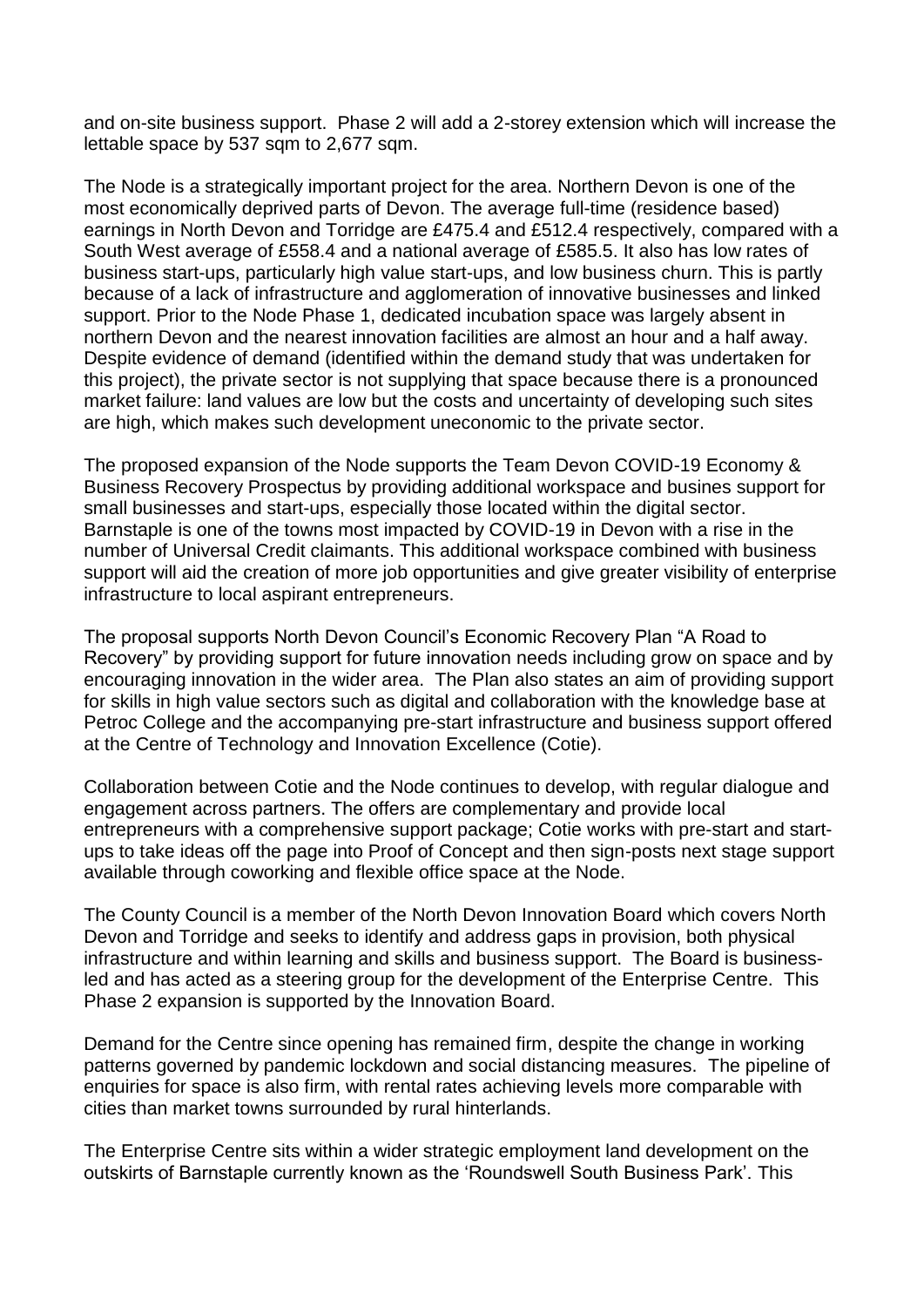4.25ha site will be developed for mixed employment uses and will include the Node as the flagship scheme. Devon County Council has already undertaken some preparatory work on the site to enable it to be developed and secured planning consent in outline for mixed business uses, and in full for the site access road, drainage services, utilities and structural landscaping. As the proposed Phase 2 is adjoined to Phase 1, the cost of development is reduced by nature of the works which have already been taken to bring the site forward. Furthermore, as an operator and systems are in place, the cost of managing the additional space is minimal as resource is already in place.

The Council has invested in this site infrastructure to bring the 4 other plots on the Roundswell South site to market in Autumn 2021. This makes the Node the flagship building for a larger employment site, which also links to the existing employment site on the other side of the A39, though the Council's previous investments in a small roundabout and the pedestrian and cycle bridge, which also received HotSW LEP funding and facilitates low carbon access to the site.

This Phase 2 development is subject to business case approval at the LEP's October Strategic Investment Panel and LEP Board approval in November 2021 and planning approval is intended for January 2022.

Revenue funding from existing Economy, Enterprise and Skills Service budget is being used at risk to secure planning permission and an additional revenue ask for professional fees of £75,000 is required in 2021/22. Professional fees associated with planning will be capitalised in the event of a successful application. The maximum capital expenditure of £640,000 would be funded from internal borrowing, subject to the affordability of internal cash resources. This will be repaid via the Minimum Revenue Provision at £26,000 per annum over a 25-year period. The LEP requires an ambitious timescale to be maintained to evidence that government requirements to spend Getting Building Funding are being prioritised. The intention is to spend the LEP's contribution before the end of March 2023.

Initial drawings for the ground and upper floor and a site location drawing for the proposed extension are set out in the appendix to this report.

The external operator has business support experience and there are still ERDF business support outputs to deliver. The provision of ongoing business support will be considered as part of the operator agreement extension, as we would expect occupiers of Phase 2 to receive access to the same service as those in the main building.

#### **4. Options/Alternatives**

Three options have been considered:

| <b>D</b> ption | Pros                                               | Cons                                                                                                                                                            |
|----------------|----------------------------------------------------|-----------------------------------------------------------------------------------------------------------------------------------------------------------------|
| Do nothing     | No capital and no<br>resources needed, low<br>risk | The current Node is<br>expected to meet the<br>target of 85% capacity<br>by summer of 2022.<br>Meaning very soon<br>demand for quality<br>enterprise space will |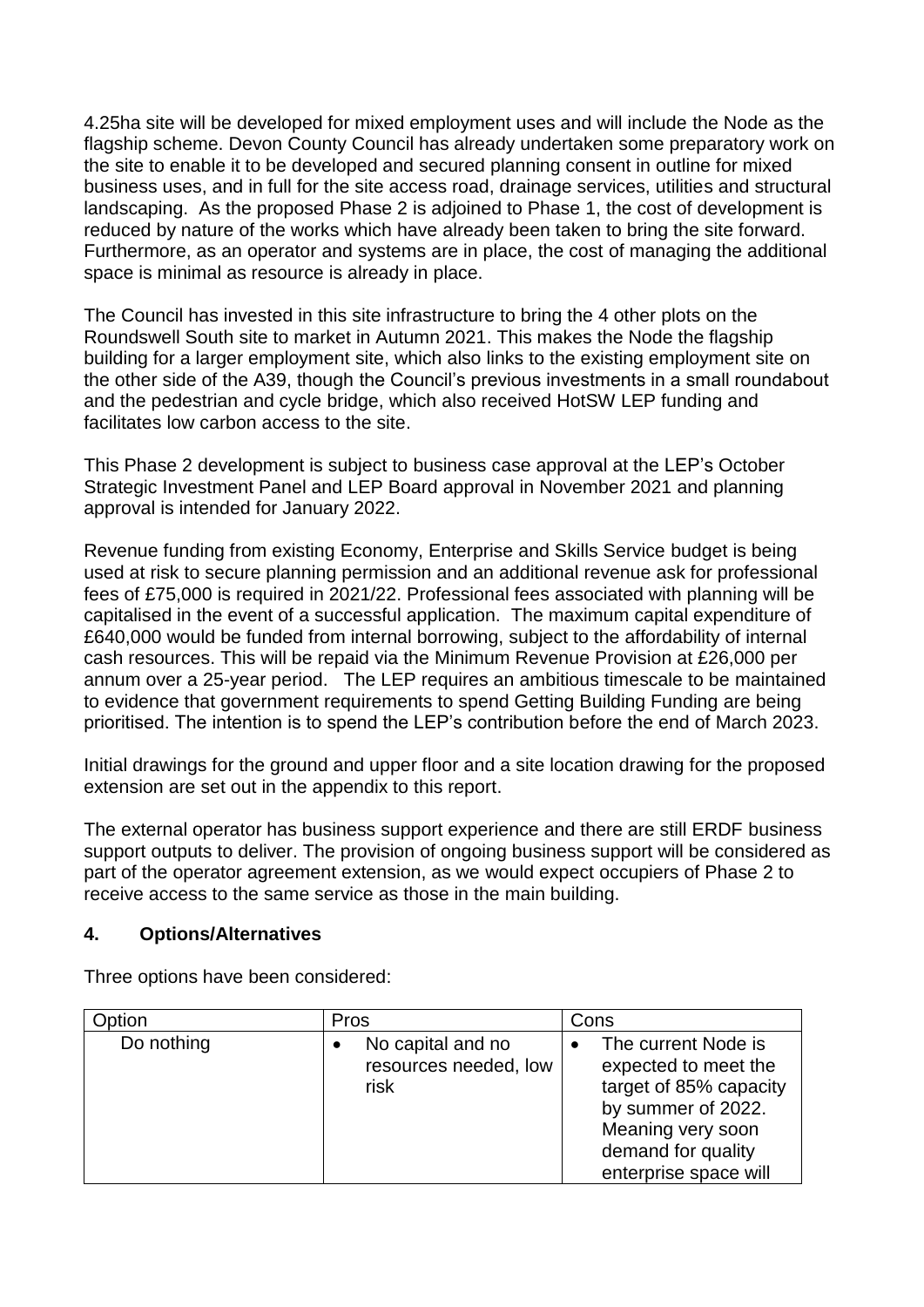|                                                                                      |                                                                                                                                                     | out-strip supply,<br>limiting opportunities<br>for new occupants and<br>growth of existing<br>occupants<br>A Phase 2 was<br>$\bullet$<br>envisaged at project<br>start to enable the<br>building to be the most<br>appropriate size to<br>meet market demand<br>in the area and ensure<br>financial sustainability.<br>Loss of increasing<br>$\bullet$<br>capital investment<br>from the LEP                                                                                                                                                                                                                                                                                                                                                                                                   |
|--------------------------------------------------------------------------------------|-----------------------------------------------------------------------------------------------------------------------------------------------------|------------------------------------------------------------------------------------------------------------------------------------------------------------------------------------------------------------------------------------------------------------------------------------------------------------------------------------------------------------------------------------------------------------------------------------------------------------------------------------------------------------------------------------------------------------------------------------------------------------------------------------------------------------------------------------------------------------------------------------------------------------------------------------------------|
| Delay the expansion of<br>Phase 2 until other<br>funding sources<br>become available | There could be an<br>$\bullet$<br>opportunity for DCC to<br>receive a higher<br>percentage of match<br>funding if we waited<br>for a future scheme. | • Currently there are no<br>other Government<br>capital funding<br>programmes available<br>for this activity.<br>There is no certainty<br>on what the Levelling<br>Up White paper would<br>indicate and what<br>timescales any funding<br>opportunity would be<br>delivered over<br>We do not know the<br>criteria yet for future<br>EU funding<br>replacement schemes,<br>such as UK Shared<br><b>Prosperity Fund, so</b><br>the offer may not be<br>more attractive than<br>the LEP scheme and<br>is likely to be<br>competitive.<br>Waiting times are<br>unknown so the<br>market demand could<br>outstrip supply for an<br>extended period,<br>hampering growth in<br>the area and reducing<br>the viability of the<br>operator ongoing.<br>The LEP funding offer<br>is time-limited so we |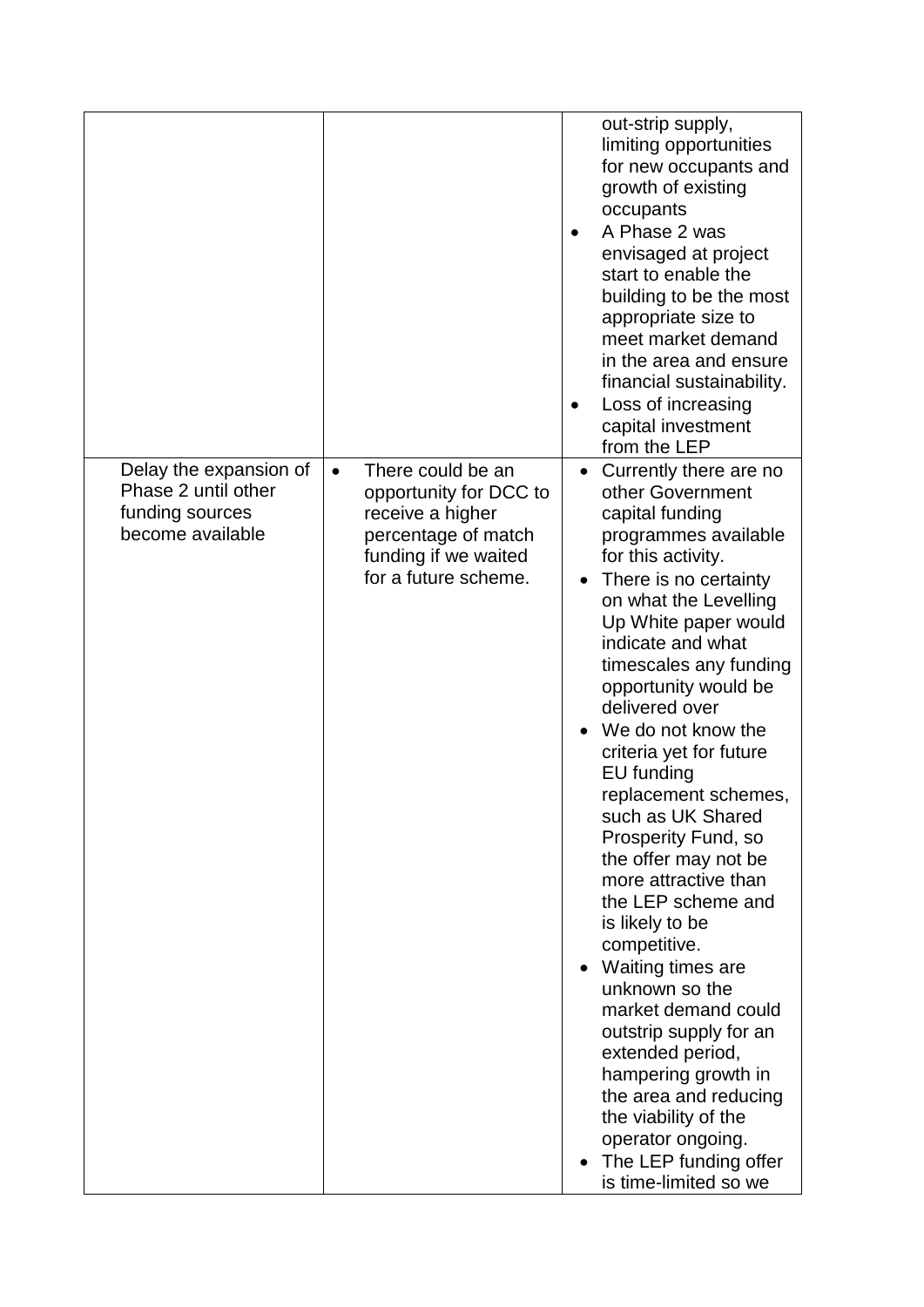|                                                                                                                                                                                               |                                                                                                                                                                                                                                                                                                                                                                                                                                                                                                                                                                                                                                                                                                                                                                                                                                 | cannot take a "wait                                                                                                                                                                                                                     |
|-----------------------------------------------------------------------------------------------------------------------------------------------------------------------------------------------|---------------------------------------------------------------------------------------------------------------------------------------------------------------------------------------------------------------------------------------------------------------------------------------------------------------------------------------------------------------------------------------------------------------------------------------------------------------------------------------------------------------------------------------------------------------------------------------------------------------------------------------------------------------------------------------------------------------------------------------------------------------------------------------------------------------------------------|-----------------------------------------------------------------------------------------------------------------------------------------------------------------------------------------------------------------------------------------|
|                                                                                                                                                                                               |                                                                                                                                                                                                                                                                                                                                                                                                                                                                                                                                                                                                                                                                                                                                                                                                                                 | and see" approach.                                                                                                                                                                                                                      |
| Develop the Phase 2<br>expansion using an<br>underspend from the<br><b>Heart of the South</b><br>West LEP's Getting<br><b>Building Fund as</b><br>match funding as per<br>the recommendations | Subject to a LEP<br>$\bullet$<br>approved business<br>case the scheme<br>could achieve<br>planning permission in<br>early 2022, begin<br>construction summer<br>2022 and open in<br>summer 2023. This<br>means the period with<br>limited occupancy<br>capacity is as short as<br>is feasible.<br>Delivers commercial<br>floorspace to meet the<br>ongoing demand<br>demonstrated since<br>opening of Node.<br>The existing operator<br>$\bullet$<br>procurement included<br>the extension,<br>meaning no opening<br>delays while we<br>commission a service<br>and a solution to meet<br>their identified<br>demand.<br>The demonstration of<br>a successful<br>expanding centre on<br>our Roundswell South<br>site will increase the<br>attractiveness of the<br>other plots when they<br>go out to market in<br>Autumn 2021. | DCC will have to fund<br>$\bullet$<br>approximately 75% of<br>the scheme from our<br>own budgets<br>However, when<br>combined with Phase<br>1 the overall<br>percentage of DCC<br>investment in Phases<br>1 and 2 is just under<br>30%. |

## **5. Technical data**

A brief demand study was carried out in Spring 2021 by consultants Hardisty Jones Associates, to update the previous demand study carried out by them prior to the funding approval for the main building, focussing on the demand for the Phase 2 extension. This emphasised the ongoing need for the extension, supporting our case to continue seeking funding to implement.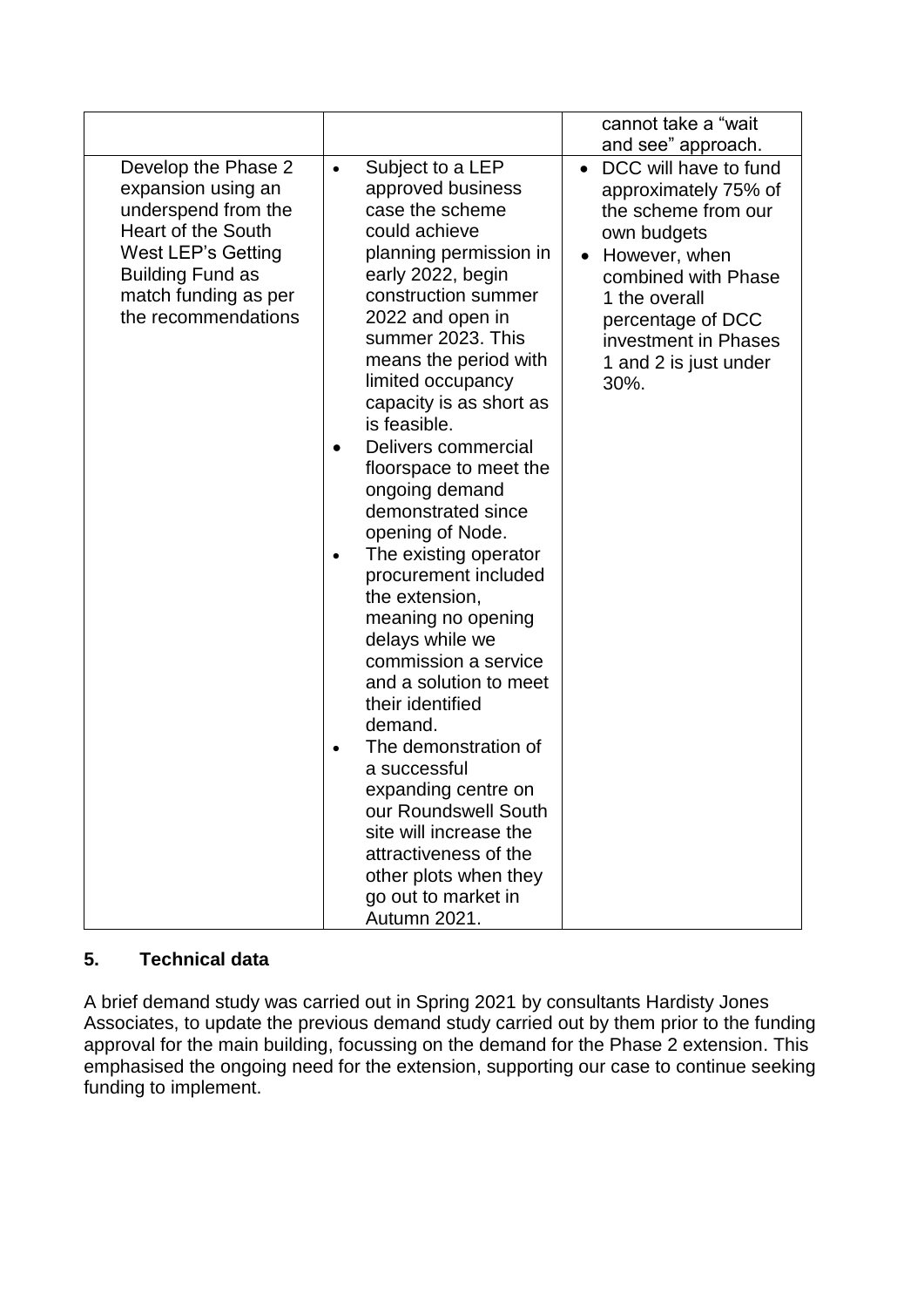#### **6. Financial Considerations**

Estimated planning costs are £150,000 in 2021/22. There is £75k available within revenue budgets but the additional £75k revenue cost would need to be met at outturn, if they cannot be capitalised. The upfront elements are on a tight timescale, seeking planning approval by January, meaning we need to submit a planning application in November. Work has already begun on drawings utilising the existing service budgets for industrial estates and Roundswell development.

The estimated costs have been produced by NPS Quantity Surveyor in conjunction with the Economy Enterprise Service team members. These are subject to a successful tender and contractors being appointed through the Southern Construction Framework, which would happen in parallel with the planning process.

Bearing in mind cost escalation in the construction industry, a contingency of 10% has been included. The Funding Agreements issued by the LEP place the responsibility for cost over runs on the applicant. There may also be additional funding reallocated from the LEP up to a further £80,000, which is why an "up to" contribution for the Council has been used. The Council's requested capital investment will be used as a balancing figure and will not be greater than the requested additional sum of £640,000.

| <b>Estimated Construction Cost/fees:</b> | £1.9 million  |
|------------------------------------------|---------------|
| Contingency 10%:                         | £0.19 million |
| Total                                    | £2.09 million |

Budget allocations:

| Existing capital programme allocation: | £1.0 million  |
|----------------------------------------|---------------|
| <b>LEP Getting Building Funding:</b>   | £0.45 million |
| DCC balance (including contingency)    | £0.64 million |
| Total                                  | £2.09 million |
|                                        |               |

Capital Build Phasing: 2022/23 £1.0 million 2023/24 £1.09 million

Summary of the current and proposed extension phases:

| Phase                     |            | 2          |
|---------------------------|------------|------------|
| Sqm Floorspace            | 2085       | 537        |
| Jobs created              | 90         | 38         |
| Value of total public     | £5,381,697 | £2,090,000 |
| sector investment         |            |            |
| <b>LEP - Local Growth</b> | £2,150,000 | £0         |
| Fund                      |            |            |
| <b>ERDF</b>               | £2,932,162 | £0         |
| <b>DCC</b>                | £574,782   | £1,640,000 |
| LEP - Getting Building    | £0         | £450,000   |
| Fund                      |            |            |
| Total project value       | £5,381,697 | £2,090,000 |
|                           |            |            |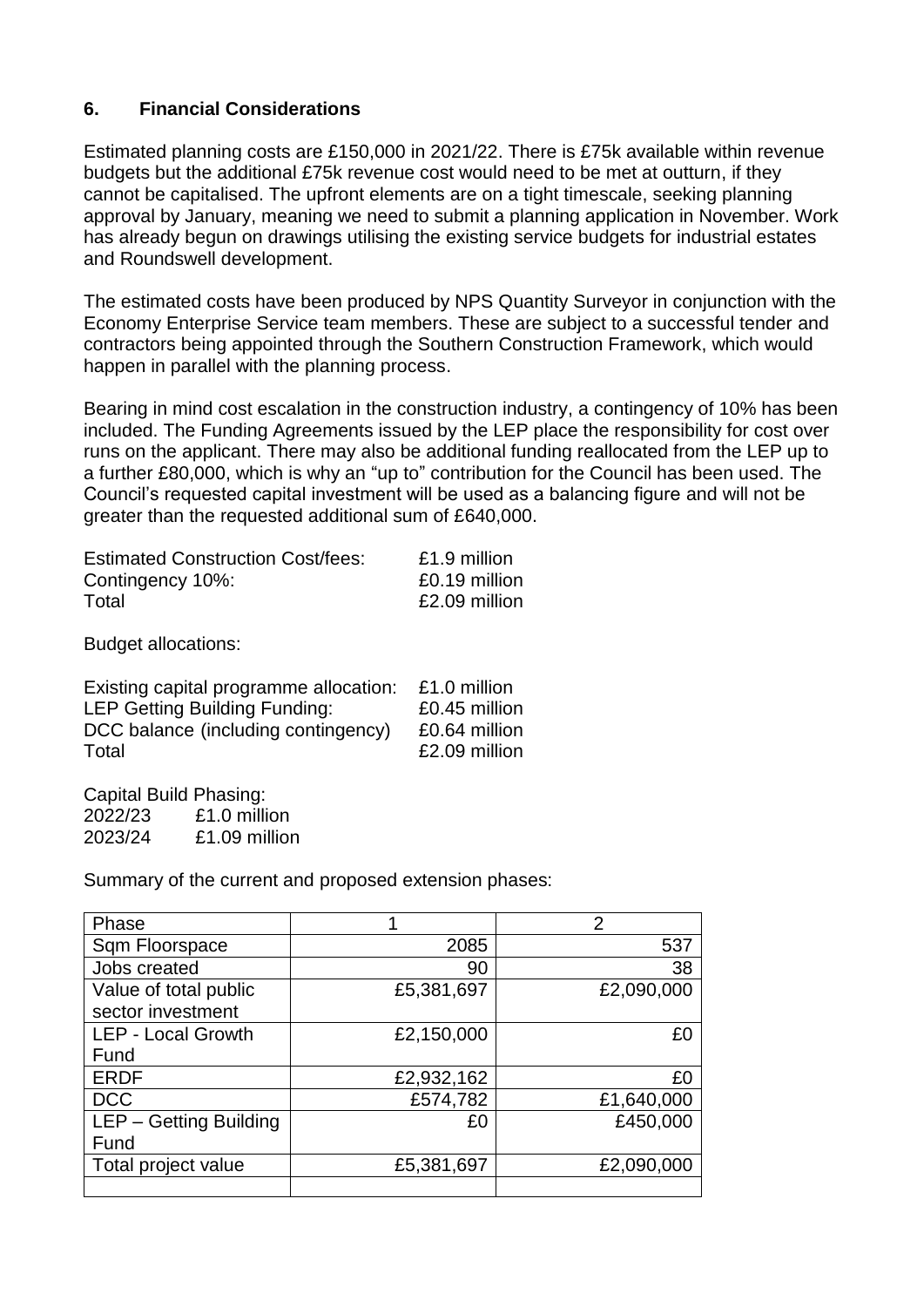### **7. Legal Considerations**

There are no substantive or new legal considerations. However, the Council may need to update our agreement with Town Square to initiate the phase 2 operation.

The LEP Getting Building Fund funding agreement for Devon Workhubs would be adjusted to add in this scheme, as it is the LEP's intention to fund this building as an extension to that project for expediency.

Subsidy control has been considered and legal advice has been sought. The current position is that we are compliant within the Subsidy Control regime, and the previous state aid advice under GBER Article 56. We will review the position again when detailed guidance comes out on subsidy control.

### **8. Environmental Impact Considerations (Including Climate Change)**

There will be some environmental impacts associated with site development for Phase 2. However, this development takes place at a location identified as employment land which already has impact mitigation measures in place.

Furthermore, the extension was in the outline planning permission and does not impact the existing provision of environmental services for the plot or existing building.

The main Node building is built to BREEAM Excellent standards to minimise the impact on climate change and also includes solar PV panels. EV charging points are currently being implemented. The Phase 2 extension will be built to the same standards. However, the impact on the environment will be considered by the district council during the planning process.

Overall, this extension is not expected to have a negative impact on the environment or climate change in the area. The overall Node development should be seen as a flagship for high quality build within a defined budget, while also reducing environmental impacts of commuting out of the area by providing good quality workspace and business support locally. There is existing provision for pedestrian and cycle access.

The impact assessment as described in section 9 below includes environmental considerations in more detail.

## **9. Equality Considerations**

Where relevant to the decision, the Equality Act 2010 Public Sector Equality Duty requires decision makers to give due regard to the need to:

- eliminate discrimination, harassment, victimisation and any other prohibited conduct;
- advance equality by encouraging participation, removing disadvantage, taking account of disabilities and meeting people's needs; and
- foster good relations between people by tackling prejudice and promoting understanding.

taking account of age, disability, race/ethnicity (includes Gypsies and Travellers), gender and gender identity, religion and belief, sexual orientation, pregnant women/ new and breastfeeding mothers, marriage/civil partnership status in coming to a decision, a decision maker may also consider other relevant factors such as caring responsibilities, rural isolation or socio-economic disadvantage.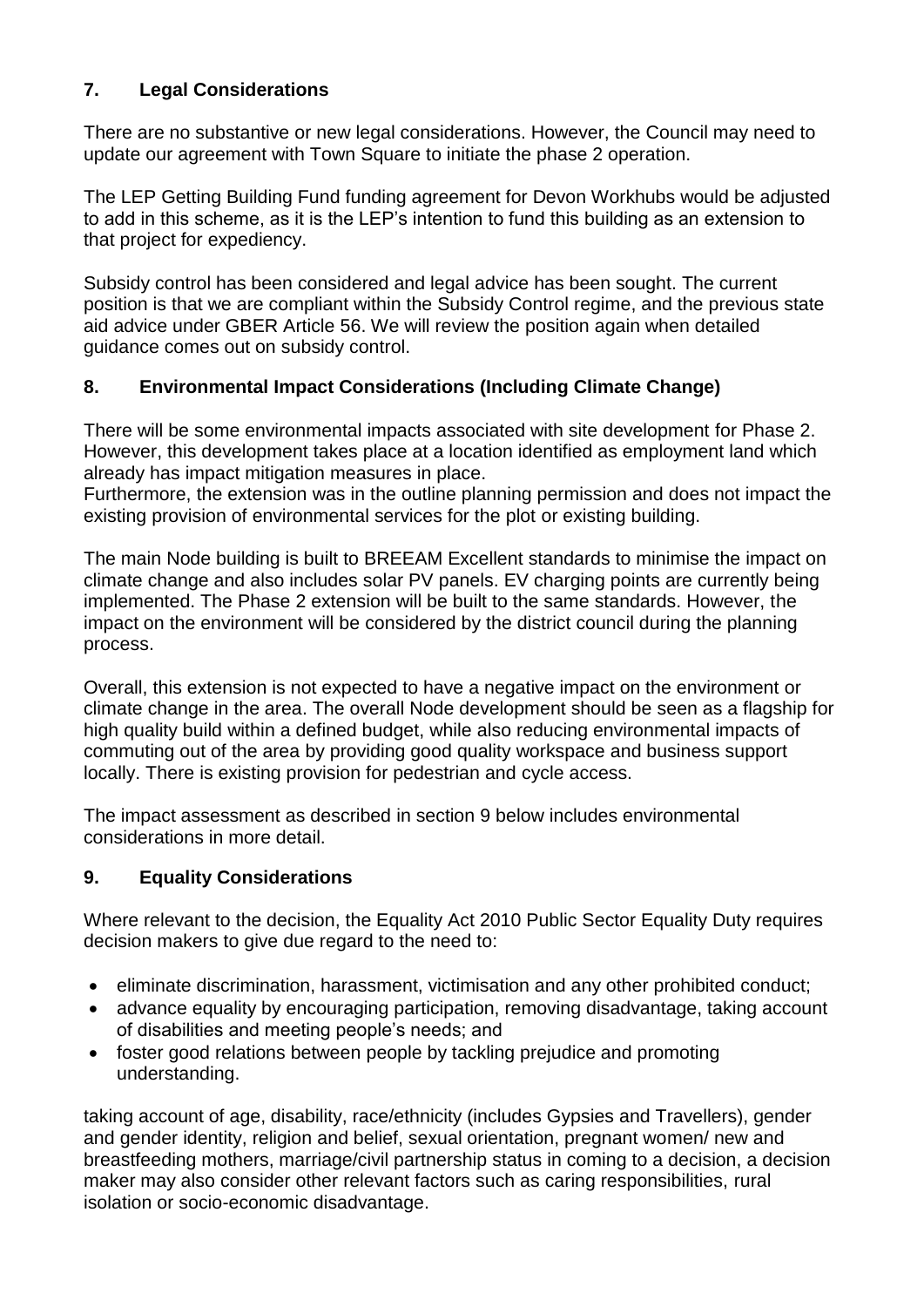This may be achieved, for example, through completing a full Equality Impact Needs Assessment / Impact Assessment or other form of options/project management appraisal that achieves the same objective.

In progressing this particular scheme/proposal, an Impact Assessment has been prepared which has been circulated separately to Cabinet Councillors and is also available alongside this Report on the Council's website at: [Node Phase 2 Impact Assessment September](https://devoncc.sharepoint.com/:b:/s/PublicDocs/Corporate/ERzsFfvA-q1Hi9Au47GWv2QBx6Vy-G83vMAi2KDClDa0ag?e=g0tRks)  [2021/](https://devoncc.sharepoint.com/:b:/s/PublicDocs/Corporate/ERzsFfvA-q1Hi9Au47GWv2QBx6Vy-G83vMAi2KDClDa0ag?e=g0tRks), which Councillors will need to consider for the purposes of this item.

The Impact Assessment carried out indicates that the impacts on the local area are positive and no negative impacts have been identified.

### **10. Risk Management Considerations**

This policy/proposal has been assessed and all necessary safeguards or action have been taken/included to safeguard the Council's position.

Where risks have been identified, such as not receiving planning permission by the deadline or construction cost escalation, the implications of those have been taken into account in preparing this report by the following mitigations:

- upfront work already undertaken with NPS, using existing revenue budget to meet planning deadline
- contingency put in place to reduce cost escalation risk
- use of Design and Build construction contract, as per the main building, to reduce risk of cost escalation
- early tendering for construction contract in parallel with planning application to reduce cost escalation and design cost risk.

The corporate or community risk registers have been updated as appropriate.

### **11. Public Health Impact**

There is no impact on public health services in the area from this scheme.

### **12. Conclusion and reasons for recommendations**

This scheme will support the Council's economic recovery policies, create jobs postpandemic, provide additional workspace for local businesses, help the Node to continue to act as a flagship for the wider Roundswell South site, support the sustainability of the current operation and support economic growth in a deprived part of the County. The match funding from the HotSW LEP means the scheme demonstrates good value for money and enables the additional workspace to be available during the second half of 2023. If we do not go ahead, we will lose the opportunity to access the LEP funding and it is currently uncertain when further match funding opportunities, such as UK Shared Prosperity Fund, will be available from government.

Keri Denton Head of Economy, Enterprise and Skills

Electoral Divisions: Fremington Rural, Chulmleigh and Landkey,

Cabinet Member for Economic Recovery and Skills: Councillor Rufus Gilbert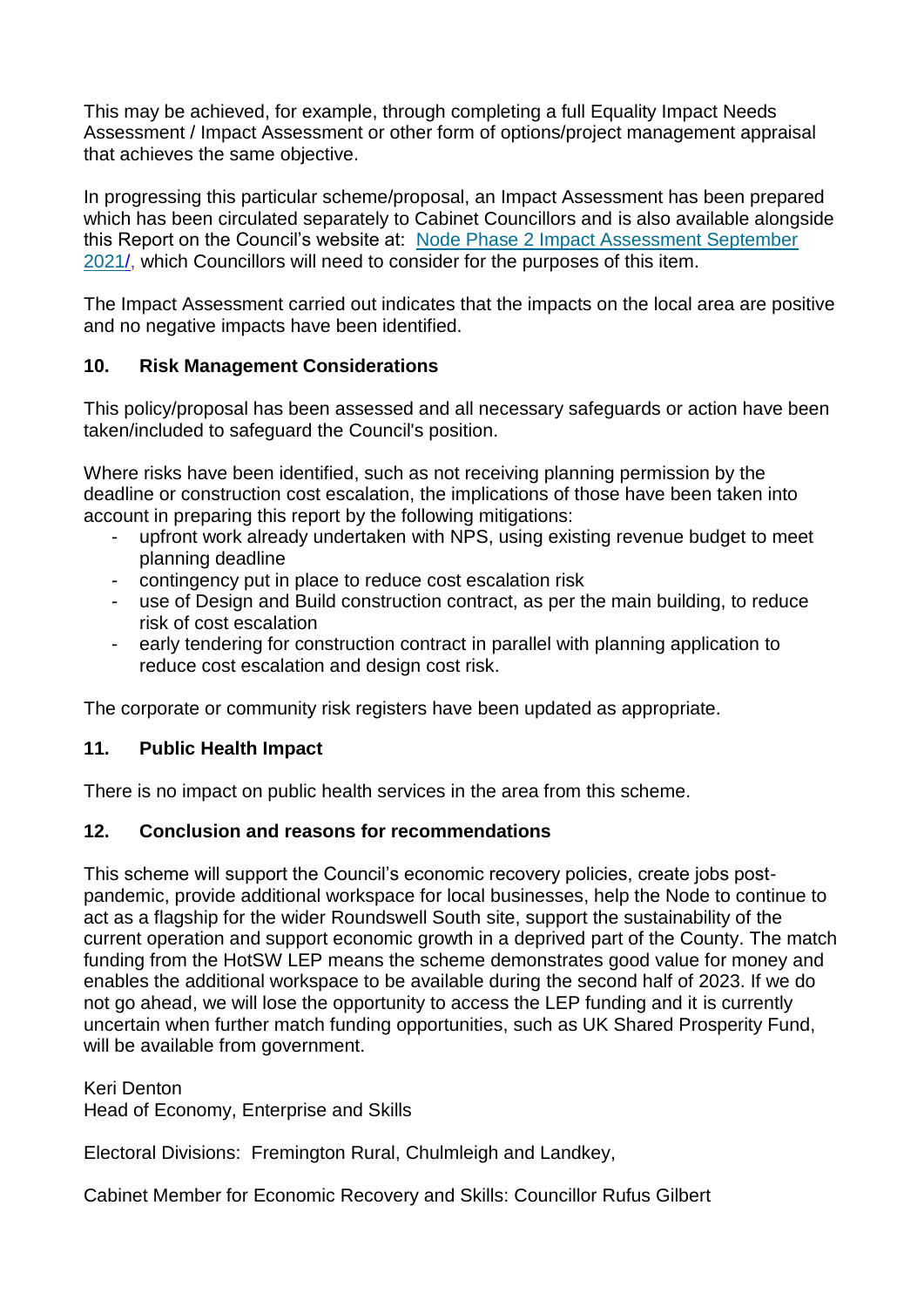### **Local Government Act 1972: List of Background Papers**

Contact for Enquiries: Melanie Sealey Tel No: 01392 383000

Background Paper **Date Date Contains Element Paper Contains Packground Paper** Nil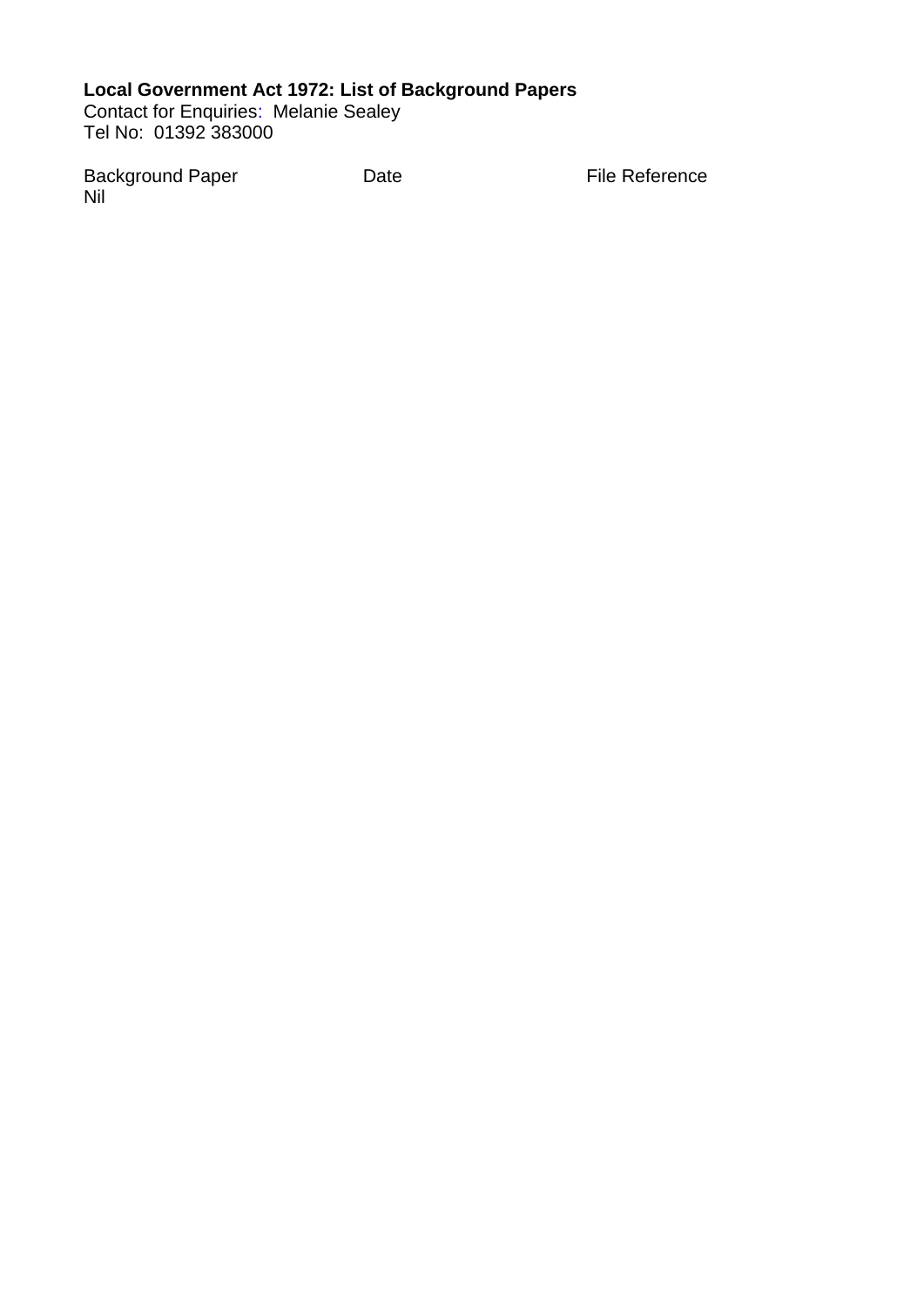# **Appendices to EES/21/3**



1. Site plan showing the location of the Phase 2 with the existing building

## 2. Ground floor – Phase 2 provisional draft